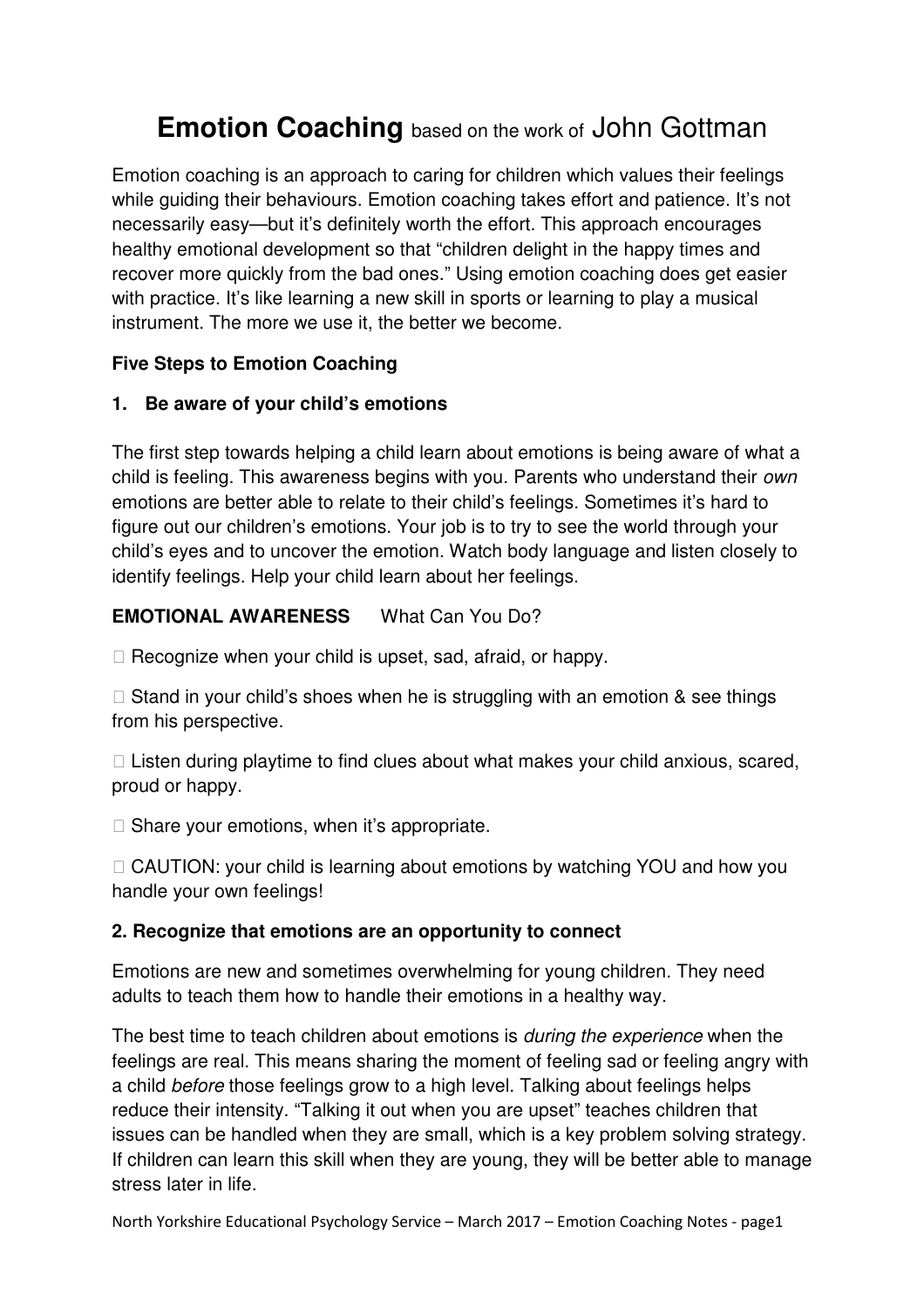## **CONNECTING** What Can You Do?

Pay close attention to your child's emotions—don't dismiss or avoid them!

Think of emotional moments as "opportunities to draw closer" to your child.

 Encourage your child to talk about her emotions and try to share in the feeling yourself.

Share your own feelings, when it's appropriate.

 Tell your child her feelings are okay…and then offer guidance in sorting out those feelings.

Example; Adult says: "I Understand…"

*"Tell me how you feel. I've felt that way, too. You can't hit somebody when you're angry.* 

*Let's think together about other things you can when you felt this way.*"

Child feels: Accepted and Safe

A child feels valued and comforted when all of her emotions are accepted. At the same time, she learns that there are limits on her behaviour when she has strong feelings. She receives empathy when upset or angry and guidance in learning to deal with her emotions. She feels comfortable in expressing her emotions and she learns to trust her feelings and solve problems.

## **3. Listen with empathy**

Two of the most important steps parents can take to help their children deal successfully with their emotions are *listening with empathy* and *supporting a child's feelings*. Comforting children with their feelings reassures them that they are not alone and lets them know their feelings are okay.

The best way to help children understand their feelings is to put their feelings into words with simple statements. Reflecting children's feelings back to them is extremely comforting *("Oh, that made you really sad.*") It also helps them feel like someone is 'on their side.' Using reflective listening puts the parent in a better position help the child find a solution to the problem.

## **LISTENING** What Can You Do?

 Encourage your child to share what he is feeling. *("Tell me what happened/Tell me what you're feeling...")* 

 Reflect your child's feeling back to her by saying, *"It sounds like you are feeling*   $\overline{\phantom{a}}$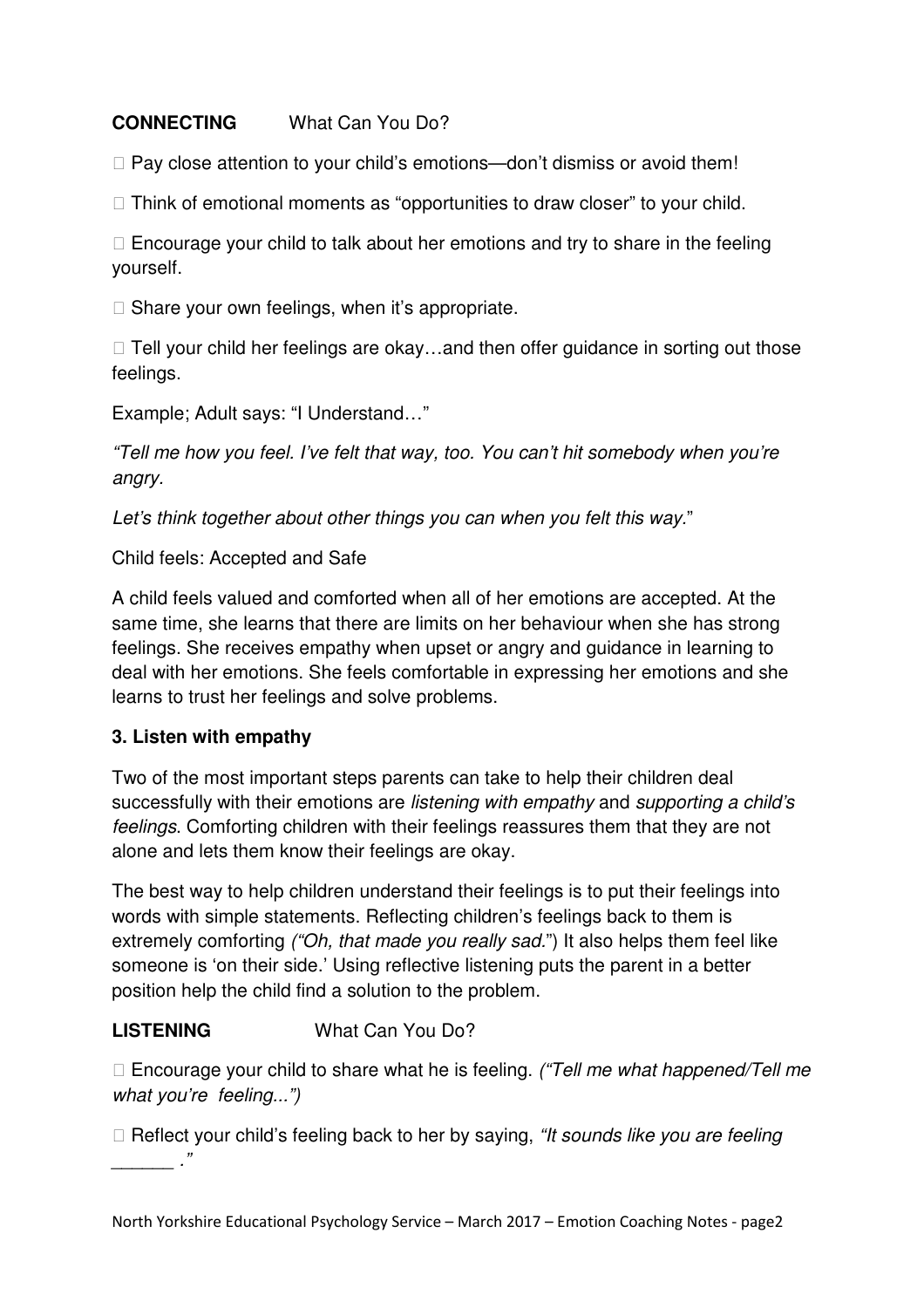Don't dismiss emotions as silly or unimportant. Never criticize your child's feelings.

 Listen in a way that helps your child know you are paying attention and taking her seriously. *("You didn't like it when he said that to you. That really hurt your feelings.")* 

 Find a way to show your child that you understand what he or she is feeling. (*"So you don't want to play with him any more today. You just want to play by yourself.")* 

## **4. Help your child name emotions**

Children don't always know the words to talk about what they are feeling. They don't know how to make sense of complicated emotions that overtake them, like jealousy, hurt, fear, or worry.

Research shows that when children can *name* their feelings, they can handle them better. Naming emotions helps different brain areas communicate with each other, which in turn helps children calm themselves. This process is called learning "emotional regulation," which is a critical coping skill needed for managing life's up's and down's.

Naming emotions can be tricky. Children can feel mixed emotions, just like us. It takes a little detective work to identify exactly what a child is feeling. Ask 'dooropening' questions, look for clues in a child's tone of voice, and watch body language. The wonderful thing about children is that they are very, very forgiving. If you try naming an emotion and you're off-base, they'll let you know (*"No, I'm not sad…I'm mad!")* Children desperately want to be understood, so if you just keep listening, they'll keep trying to make clear to you what they are feeling.

## **NAMING EMOTIONS** What Can You Do?

 Start to name emotions early—even before your child can talk. (*"Oh, you're really mad!")* 

 Work very hard to identify the emotions your child is feeling, instead of telling her what she ought to feel

 Listen in a way that helps children know you are paying attention and taking them seriously

 Find a way to show your child that you understand what he or she is feeling—don't judge or criticize the emotion

## **5. Set limits and find good solutions**

Learning positive ways to express emotions is an important life lesson. The challenge for parents is to accept children's emotions while setting limits on children's inappropriate behaviour.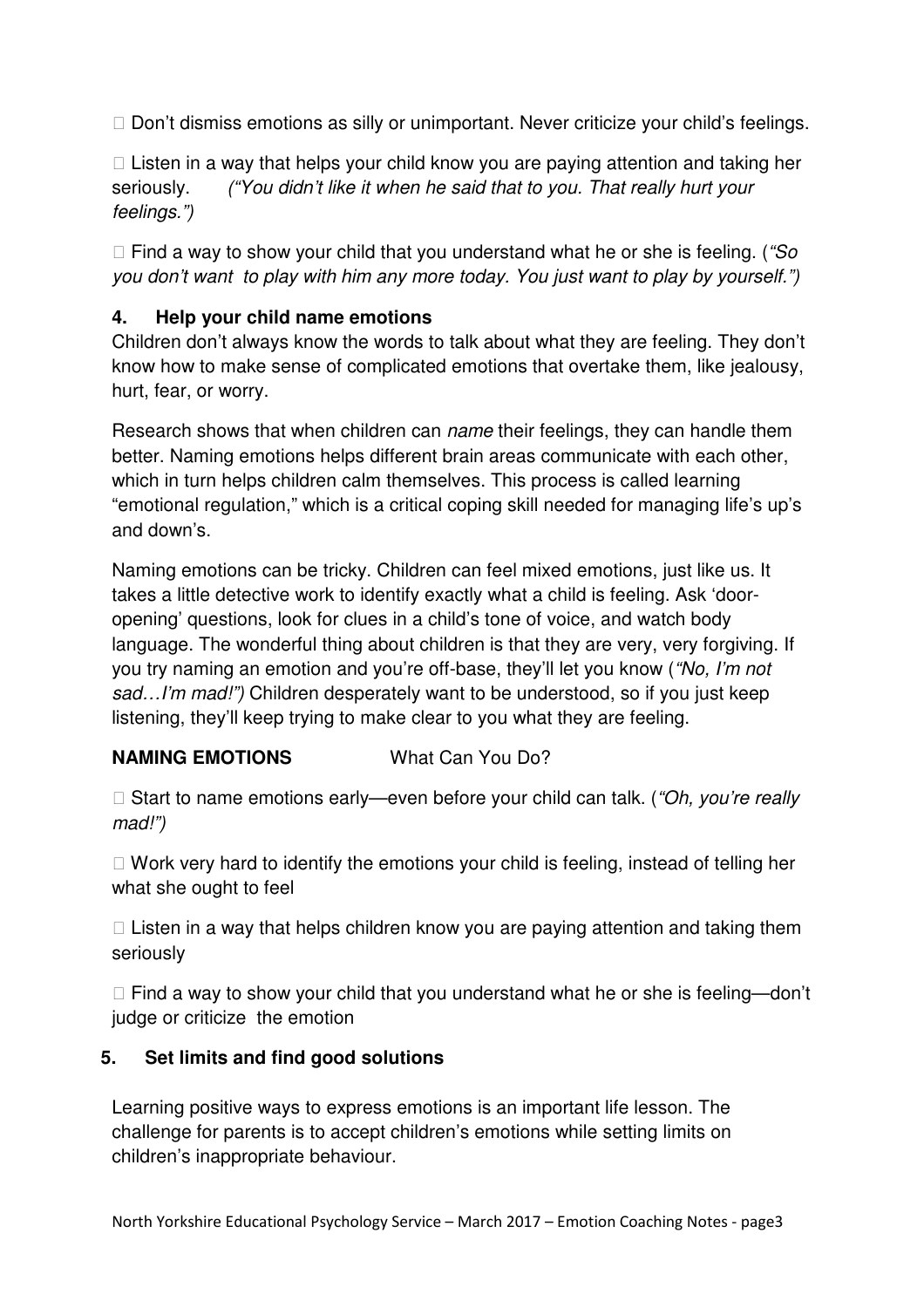Setting limits is the first step in any good problem-solving. Once adults have made clear what children shouldn't do, the next step is helping kids come up with what they can do to solve their problem. This teaches children to find their own solution to problems.

Problem-solving can take some practice. First, help your child figure out what his **need** is or what he wants. Next, help him **generate his own ideas** about how he could solve the problem: *"What do you think you could do? How could you get someone to play with you?*"

Try not to judge your child's ideas at this point. Lastly, talk about how his ideas will work**.** Try to **ask 'thinking questions'** rather than making critical comments. *("How do you think that would work?"* rather than, "*That will never work!")* Then, help your child **pick an acceptable solution**.

**Example**: Child makes a hurtful comment to another child in the sandbox. Parent pulls child aside, out of the sandbox.

Parent to child: *"That hurt Timmy's feelings! We don't use hurting words. You sound pretty upset."* 

Child: *"I wanted to play with that truck but he got it first."* 

Parent: *"You really want a turn with that truck."* 

Child: *"Yes!! I saw it first, but he got it. It's not fair! I want a turn!"* 

Parent: *"I can see that you're really frustrated! You don't think it's fair that he got it first."* 

Child: *"Yeah…"* 

Parent: *"You want to play with that truck, too. What could you to do to make that happen?"* 

Child: *"I could go take it from him."* 

Parent: *"Well, that's one idea…do you have any other ideas?"* 

Child: *"I could see if he wants to share it…or I could ask him if he wants to see my new hot wheels car."* 

Parent: *"Or, you could ask him if you could play with the truck when he's finished….?"* 

Child: "*I guess so…"* 

Parent: *"Let's see…which do you think you want to try?"*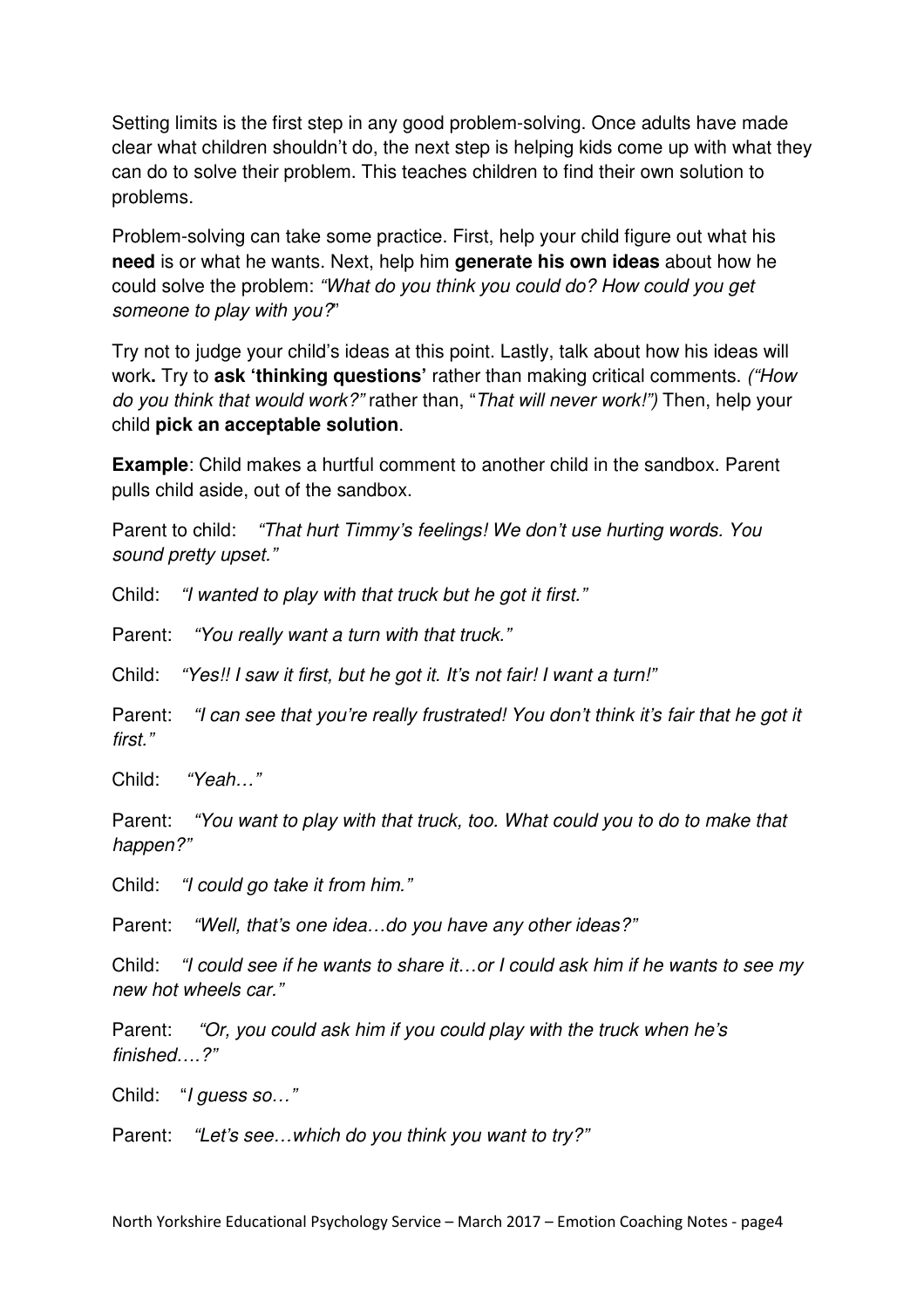Child: (Child starts to walk away…towards the other child in sandbox) *"I'm going to see if he wants to play with me. ….Hey, Timmy, do you want to see my new car?"* 

In this example, the child has solved his problem with facilitation from an adult. His parent has named and accepted his emotions, while giving a clear limit on his negative behaviour. His parent encouraged him to figure out what he wanted to do, without imposing her solution. In fact, he showed he felt "finished" by seeming satisfied and walking away from his parent, and no longer feeling upset.

## **FINDING GOOD SOLUTIONS** What Can You Do?

Discipline misbehaving children for what they *do*, not for how they feel.

 Use misbehaviour as a 'teaching time' to help your child understand his emotion: give that feeling a name and explain why the behaviour was unacceptable.

 When your child has a problem, help him: (1) think about what he wants to see happen, (2) think of several ideas for doing this, and (3) pick a solution.

#### **SOME FINAL TIPS:**

Be patient.

Be honest with your child.

Avoid making critical, humiliating comments or mocking a child.

Build on small successes to boost a child's confidence.

Be aware of a child's needs, both physical and emotional.

Identify what a child enjoys and what she doesn't enjoy.

Avoid "siding with the enemy" when your child feels mistreated.

Empower a child by giving choices and respecting his wishes.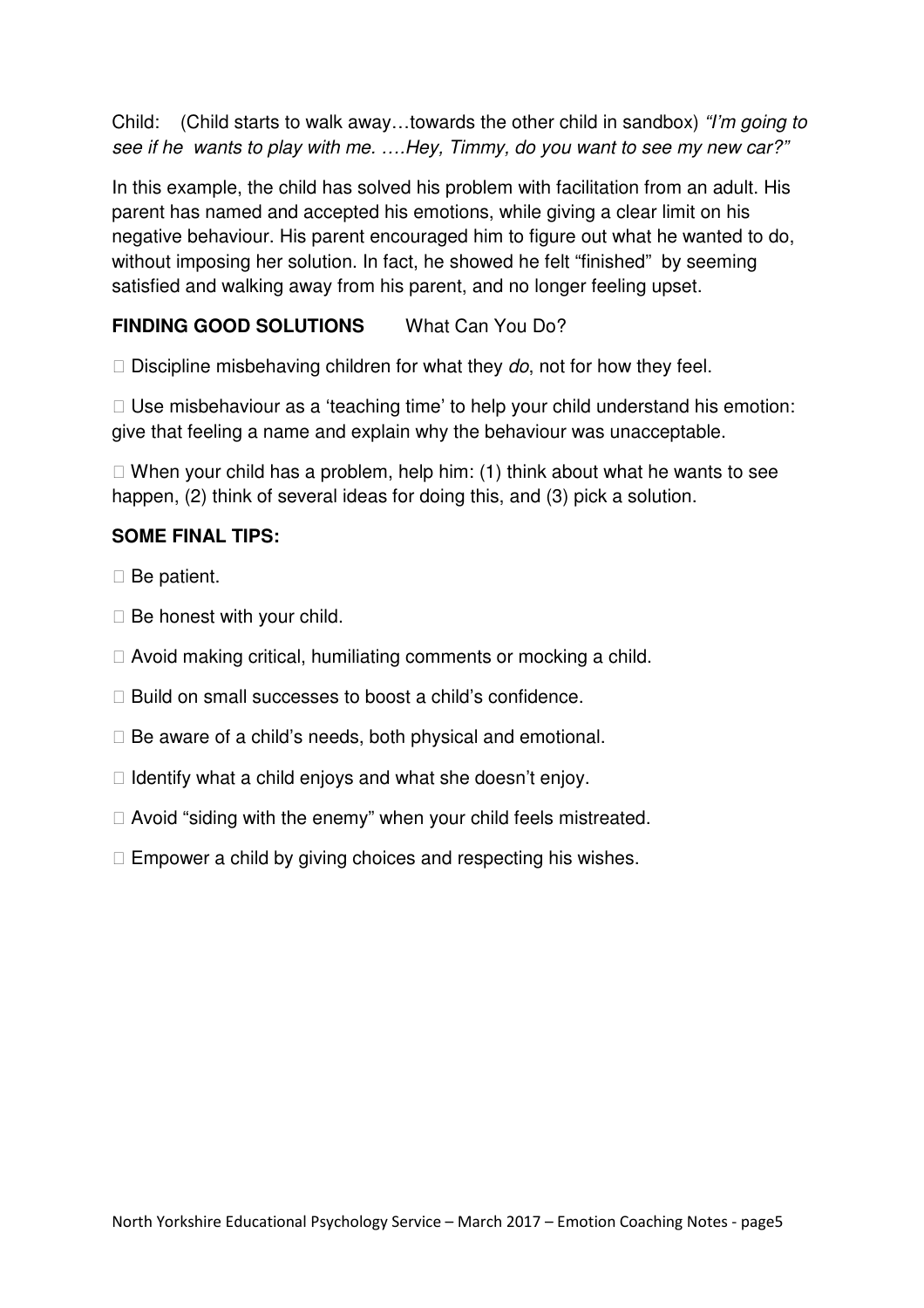## **Flipping Your Lid!**



Point to your wrist.

The part that is closest to your spine and near the base of your skull is called the *brain stem.* It keeps you awake or asleep, makes sure you breathe and makes sure your heart keeps beating. It also keeps you safe.

 $\triangleright$  Fold your thumb across your palm.

The middle part of your brain is where you process emotions and store your memories. It is called the limbic system. It is also where you have your "safety radar" (your *amygdala).* 





 Fold your fingers over your thumb so you have a fist. The outer layer of your brain is called the *cortex.* It is where your thinking and planning happens.

 $\triangleright$  Point to your fingernails.

The area of the cortex that is right up front is the *prefrontal cortex.*  It is where the brain processes information about how we relate to others:

- Understanding others' feelings
- $\checkmark$  Ability to calm ourselves
- $\checkmark$  Ability to make choices
- $\checkmark$  Morality
- $\checkmark$  Ability to sense what is going on for others (read body language)

When we are really stressed or upset, the prefrontal cortex shuts down and no longer works with the rest of our brain.

 $\triangleright$  Lift the fingers up so they are straight and the thumb is still across the palm. We say, we "flip our lid".

We "flip our lid" when the thinking part (prefrontal cortex) of our brain isn't working (it is no longer working in harmony with our limbic system and brain stem). It becomes hard to use our problem solving skills.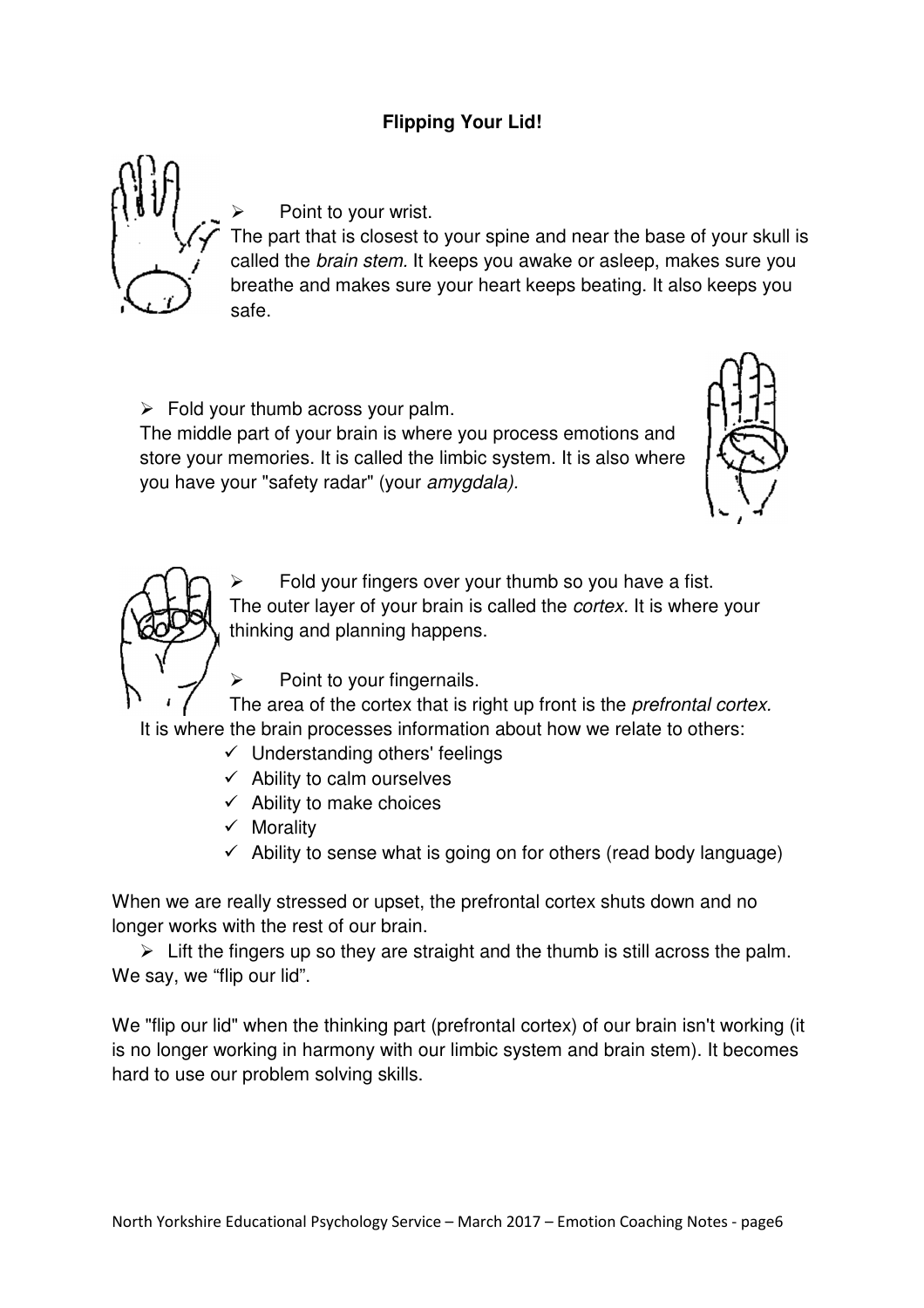## **Emotion Coaching and Problem Solving Exercise**

Think back to a behavioural issue or challenge that has come up during the last week or two.

*1. Describe the problem/behaviour you are currently experiencing with your child.* 

*2. Using the 5 Steps of Emotions Coaching and 5 Steps of Problem Solving, how would you work through this scenario with your child?* (simplified to 3 steps in grid below)

| Recognize the lower intensity emotions, connect with your child, listen<br>empathetically and validate their experience |  |  |  |  |  |  |  |  |
|-------------------------------------------------------------------------------------------------------------------------|--|--|--|--|--|--|--|--|
|                                                                                                                         |  |  |  |  |  |  |  |  |
|                                                                                                                         |  |  |  |  |  |  |  |  |
|                                                                                                                         |  |  |  |  |  |  |  |  |
|                                                                                                                         |  |  |  |  |  |  |  |  |
|                                                                                                                         |  |  |  |  |  |  |  |  |
| Help child label their emotion                                                                                          |  |  |  |  |  |  |  |  |
|                                                                                                                         |  |  |  |  |  |  |  |  |
|                                                                                                                         |  |  |  |  |  |  |  |  |
|                                                                                                                         |  |  |  |  |  |  |  |  |
|                                                                                                                         |  |  |  |  |  |  |  |  |
| Set the limit with problem-solving:                                                                                     |  |  |  |  |  |  |  |  |
| a. Set the limit                                                                                                        |  |  |  |  |  |  |  |  |
|                                                                                                                         |  |  |  |  |  |  |  |  |
|                                                                                                                         |  |  |  |  |  |  |  |  |
| b. Identify goal or motivation of child                                                                                 |  |  |  |  |  |  |  |  |
|                                                                                                                         |  |  |  |  |  |  |  |  |
|                                                                                                                         |  |  |  |  |  |  |  |  |
|                                                                                                                         |  |  |  |  |  |  |  |  |
| c. Brainstorm solutions                                                                                                 |  |  |  |  |  |  |  |  |
|                                                                                                                         |  |  |  |  |  |  |  |  |
|                                                                                                                         |  |  |  |  |  |  |  |  |
|                                                                                                                         |  |  |  |  |  |  |  |  |
| d. Evaluate solutions                                                                                                   |  |  |  |  |  |  |  |  |
|                                                                                                                         |  |  |  |  |  |  |  |  |
|                                                                                                                         |  |  |  |  |  |  |  |  |
|                                                                                                                         |  |  |  |  |  |  |  |  |
| e. Allow child to choose their solution                                                                                 |  |  |  |  |  |  |  |  |
|                                                                                                                         |  |  |  |  |  |  |  |  |
|                                                                                                                         |  |  |  |  |  |  |  |  |
|                                                                                                                         |  |  |  |  |  |  |  |  |

North Yorkshire Educational Psychology Service – March 2017 – Emotion Coaching Notes - page7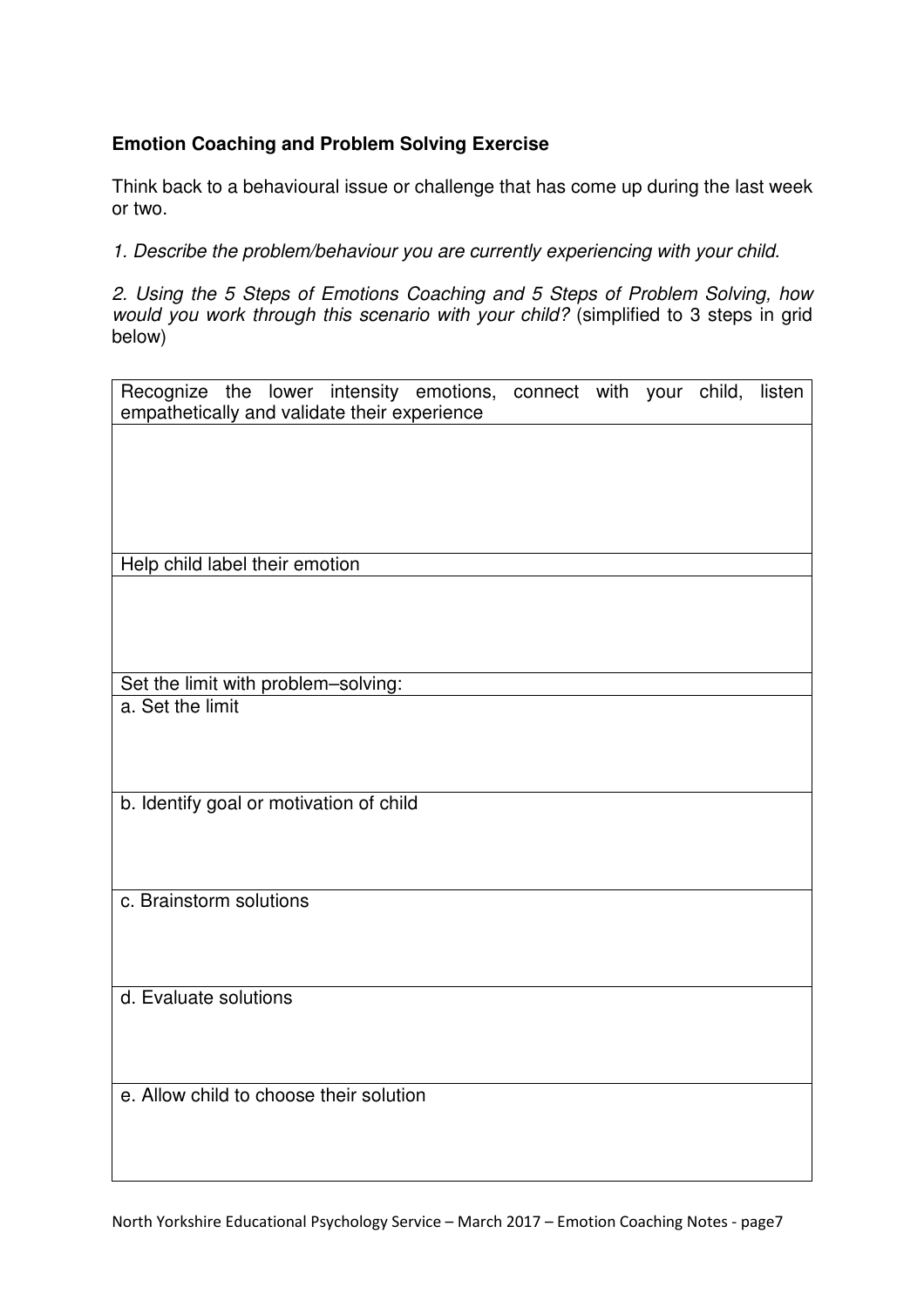## **Teaching Children Emotional Literacy**

Using varied and complex feeling words will develop powerful feeling vocabularies for children. Here is a list of more complex feeling words that 3-5 year olds who are developing language normally know (Joseph, 2001; Ridge-way, Waters & Kuczaj, 1985).

Labelling a child's affective state allows them to begin to identify their own internal states. This is an important step in learning to regulate emotions (Joseph, 2001; Lochman & Dunn, 1993; Webster-Stratton,1999).

#### **How many are you labelling for children each day?**

| Affectionate | Enjoying       |                 |
|--------------|----------------|-----------------|
| Agreeable    | <b>Excited</b> | Pleasant        |
| Annoyed      | Fantastic      | Proud           |
| Awful        | Fearful        | Relaxed         |
| <b>Bored</b> | Fed-Up         | Relieved        |
| <b>Brave</b> | Free           | Safe            |
| Calm         | Friendly       | Satisfied       |
| Capable      | Frustrated     | Sensitive       |
| Careful      | Gentle         | <b>Serious</b>  |
| Caring       | Generous       | Shy             |
| Cheerful     | Gloomy         | <b>Stressed</b> |
| Clumsy       | Guilty         | Strong          |
| Comfortable  | Ignored        | Stubborn        |
| Confused     | Impatient      | Tense           |
| Cooperative  | Important      | Thoughtful      |
| Creative     | Interested     | <b>Thrilled</b> |
| Cruel        | Jealous        | Troubled        |
| Curious      | Joyful         | Uncomfortable   |
| Depressed    | Lonely         | Weary           |
| Disappointed | Lost           | Worried         |